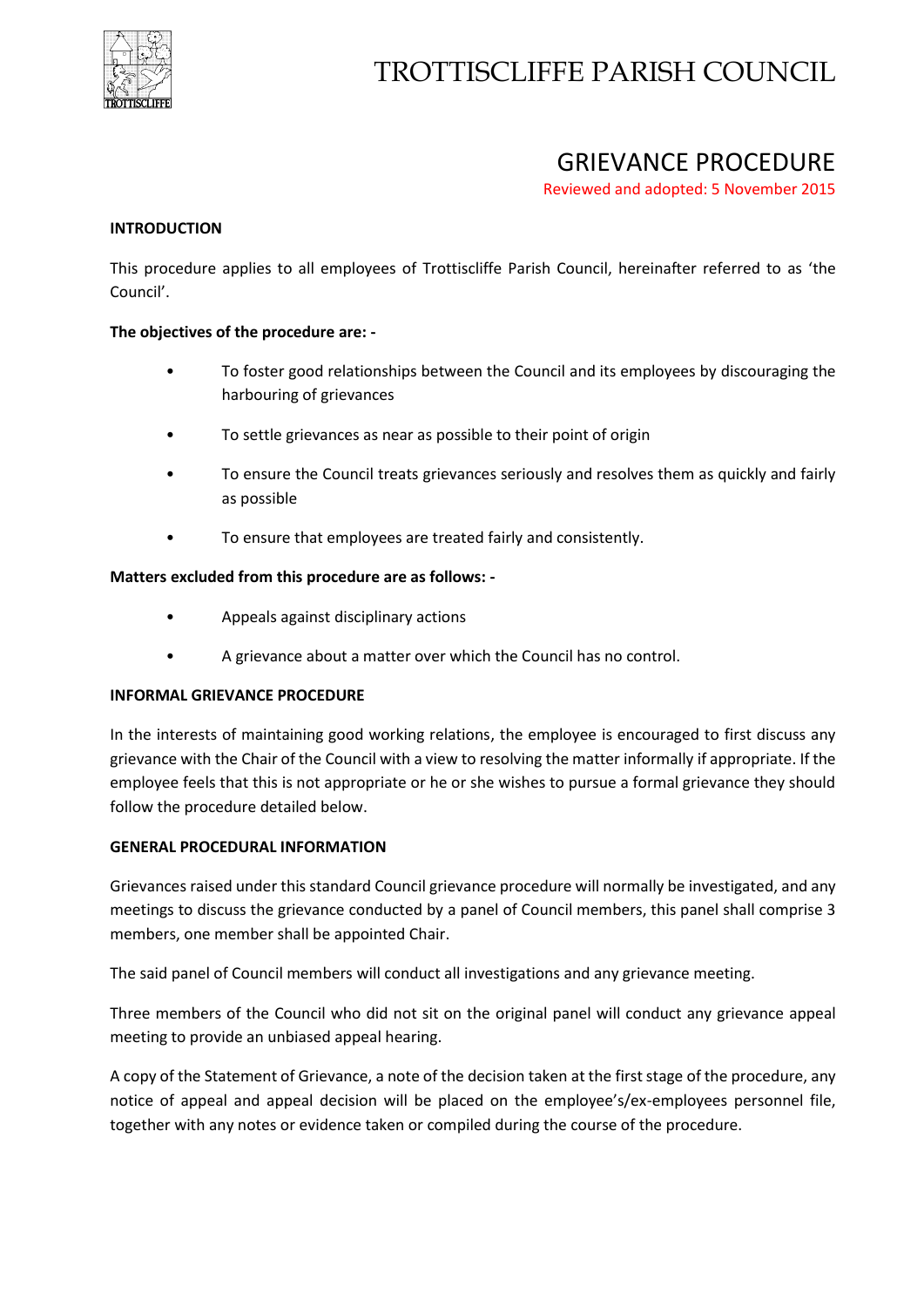

# TROTTISCLIFFE PARISH COUNCIL

It is a requirement that all paperwork associated with the matter of a Grievance Hearing is kept under the Confidential Information classes of both the Data Protection Act 1998 and the Freedom of Information Act 2000. The public or other members of the organisation without a specific need to know shall not have access to them. A copy of the records of the proceedings and the result should be given to the employee.

# **FORMAL GRIEVANCE PROCEDURE**

# **STANDARD COUNCIL GRIEVANCE PROCEDURE**

- 1 The employee must set out his/her grievance in writing ("Statement of Grievance") and provide a copy to the Chair of the Council who will pass it to the panel of Council members formed to address the issue.
- 2 Once the panel has had a reasonable opportunity to consider its response to the information provided in the Statement of Grievance the employee will be invited to attend a grievance meeting to discuss the matter.
	- (i) The employee must take all reasonable steps to attend the meeting.
	- (i) Grievance meetings will normally be convened with 10 days of the Council receiving the Statement of Grievance.
	- (i) The employee has the right to be accompanied to a grievance meeting by a fellow employee or by a Trade Union representative.
	- (i) If the meeting is inconvenient for either the employee or his or her companion, the employee has the right to postpone the meeting by up to 5 working days.
- 3 A grievance meeting may be adjourned to allow matters raised during the course of the meeting to be investigated, or to afford the Council time to consider the decision.
- 4 After the meeting the employee will be informed of the Council's decision within 5 working days. (The meeting may be reconvened for this purpose). The Council's decision will be confirmed to the employee in writing.
- 5 If the employee wishes to appeal against the Council's decision he or she must inform the Council within 5 working days of receiving the decision.
- 6 If the employee notifies the Council that they wish to appeal, the employee will be invited to attend a grievance appeal meeting. The employee must take all reasonable steps to attend that meeting. The employee has the right to be accompanied to a grievance appeal meeting by a fellow employee or by a Trade Union representative.